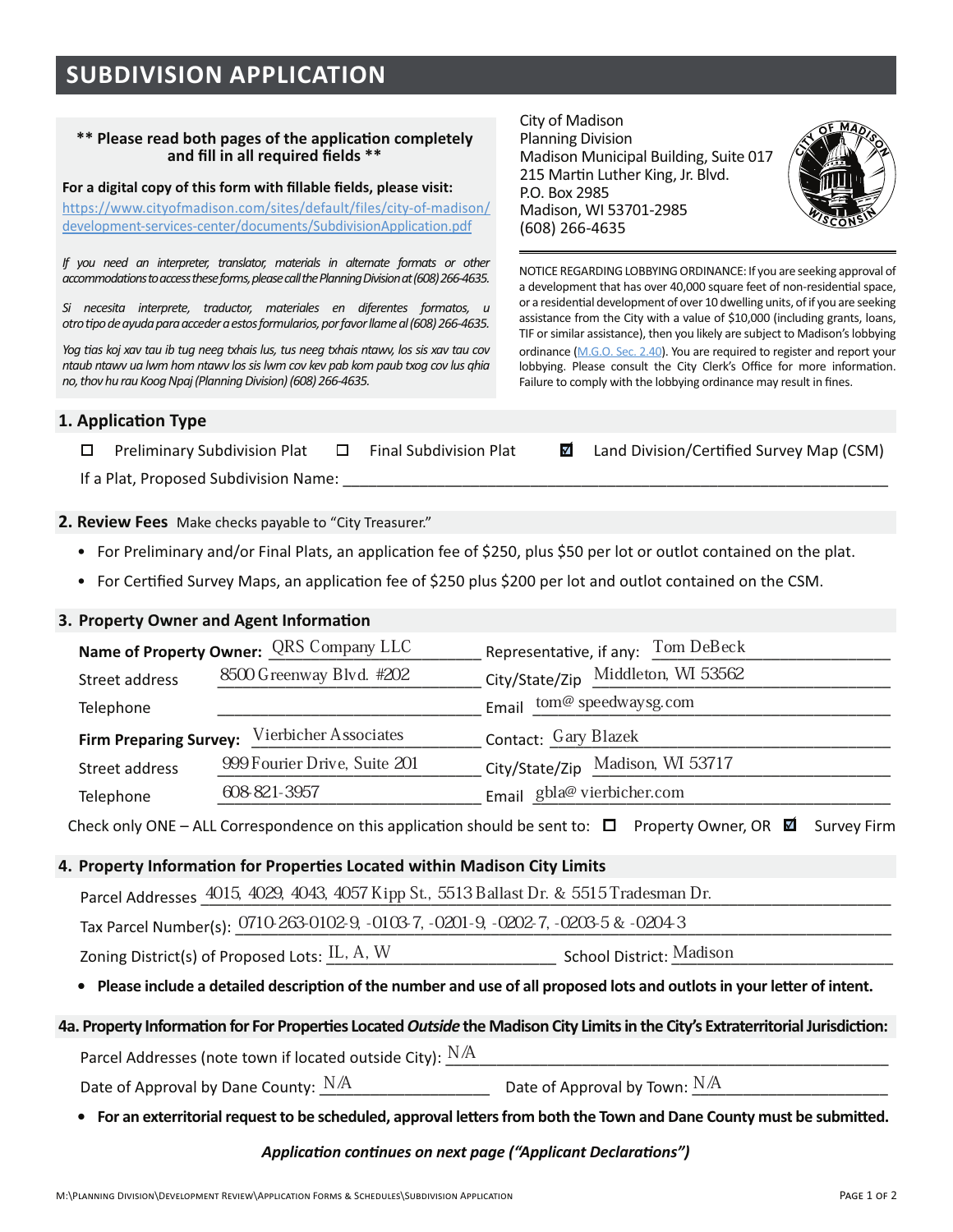## **5. Required Submittals** Your application is required to include the following:

 $\Box$  Map Copies (prepared by a Registered Land Surveyor):

- For Preliminary Plats, eighteen (18) copies drawn to scale and fifteen (15) copies reduced onto 11 X 17-inch paper are required. The drawing is required to provide all information as set forth in M.G.O. Sec. 16.23 (7)(a).
- For Final Plats, sixteen (16) copies drawn to scale and fifteen (15) copies reduced onto 11 X 17-inch paper are required. The final plat shall be drawn to the specifications of §236.20, Wis. Stats..
- For Certified Survey Maps (CSM), sixteen (16) copies of the drawing are required. The drawings shall include all of the information set forth in M.G.O. Secs. 16.23 (7)(a) and (d), including existing site conditions, the nature of the proposed division and any other necessary data. Utility data (field located or from utility maps) may be provided on a separate map submitted with application.
- All surveys submitted with this application are required to be collated, stapled, and folded so as to fit within an 8 1/2" X 14" folder.
- $\Box$  Letter of Intent: Twelve (12) copies of a letter describing the proposed subdivision or land division in detail including, but not limited to:
	- The number and type/use of the lots and outlots proposed with this subdivision or land division, including any outlots to be dedicated to the public;
	- Existing conditions and uses of the property;
	- Phasing schedule for the project, and;
	- The names of persons involved (property owner(s), subdivider, surveyor, civil engineer, etc.).
		- \* The letter of intent for a subdivision or land division may be the same as the letter of intent submitted with a concurrent Land Use Application for the same property.
		- \*\* A letter of intent is not required for Subdivision Applications for lot combinations or split duplexes.
- $\Box$  Report of Title and Supporting Documents: All applications submitted for approval shall include an Electronic submittal, in PDF format, of a City of Madison standard 60-year Report of Title obtained from a title insurance company as required in MGO Sec. 16.23 and as satisfactory to the Office of Real Estate Services. The Report of Title must have been completed within three (3) months of the submittal date of this application. Title insurance or a title commitment policy are NOT acceptable (i.e. a Preliminary Title Report or a Record Information Certificate). The electronic pdf submittal shall include images of the vesting deeds and all documents listed in the Report of Title.
- $\Box$  For Surveys Outside the Madison City Limits: A copy of the approval letters from the town where the property is located and Dane County shall be submitted with your request. The Plan Commission may not consider an application within its extraterritorial jurisdiction without prior approval from the town and Dane County.

# $\square$  Electronic Application Submittals:

- All applicants are required to submit a copy of the 1) completed application form, 2) preliminary and/or final plat or Certified Survey Map, and 3) letter of intent (if required) as *individual PDF files* compiled either on a non-returnable USB flash drive to be included with their application materials, or in an e-mail sent to peapplications@cityofmadison.com. The transmittal shall include the name of the project and applicant. Do not include copies of the title report with your electronic submittal.
- A digital CADD file shall be submitted in a format compatible with AutoCAD. The digital CADD file(s) shall be referenced to the Dane County Coordinate System and shall contain, at minimum, the list of items stated below, each on a separate layer/level name. The line work shall be void of gaps and overlaps and match the plat, preliminary plat or CSM as submitted: a) Right-of-Way lines (public and private); b) Lot lines; c) Lot numbers; d) Lot/Plat dimensions; e) Street names; f) Easement lines (i.e. all in title and shown on the plat or CSM including wetland & floodplain boundaries.)

# **6. Applicant Declarations:**

The signer attests that the application has been completed accurately and all required materials have been submitted:

Applicant's Printed Name: Michael Ziehr Signature:

Date: April 03, 2020 Interest In Property On This Date: Land Surveyor